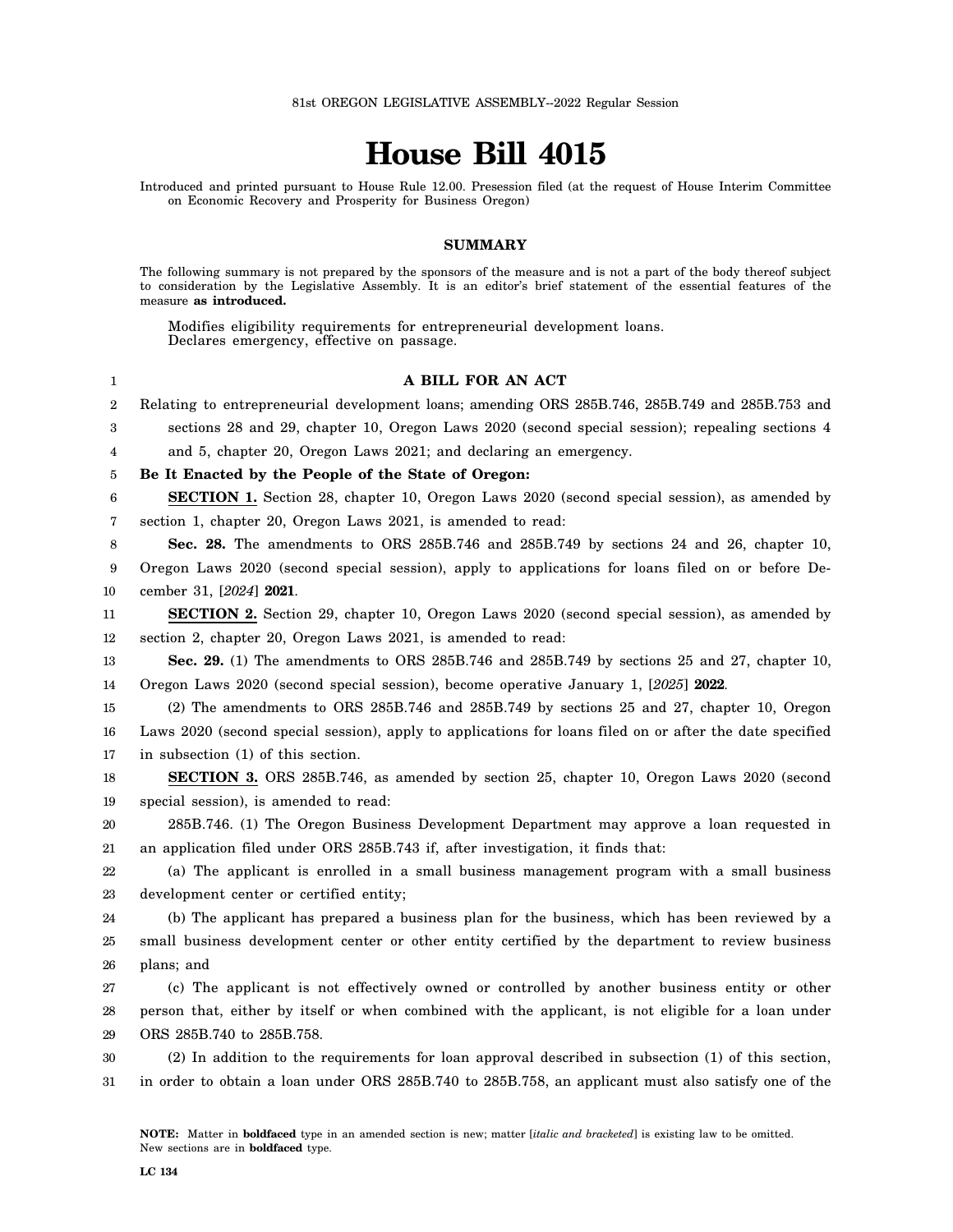1 2 3 4 5 6 7 8 9 10 11 12 13 14 15 16 17 18 19 20 21 22 23 24 25 26 27 28 29 30 31 32 33 34 35 36 37 38 39 40 41 42 43 44 following conditions: (a) [*The business must have annual revenues of \$500,000 or less*] In the 12-month period immediately preceding the date of application[*.*]**, the business may not have had annual revenues that exceeded \$1,500,000; (b) At the time of application, the business must have fewer than 25 employees;** [*(b)*] **(c)** The business or proposed business must be owned, in whole or in part, by a person certified as having a severe disability by the Department of Human Services or the Commission for the Blind[*.*]**; or** [*(c)*] **(d)** The applicant must submit proof to the Oregon Business Development Department that the applicant is a veteran who: (A) Has a United States Department of Veterans Affairs total disability rating of at least 70 percent as a result of an injury or illness that the veteran incurred, or that was aggravated, during active military service; and (B) Received a discharge or release under other than dishonorable conditions. **SECTION 4.** ORS 285B.749, as amended by section 27, chapter 10, Oregon Laws 2020 (second special session), is amended to read: 285B.749. (1) The Oregon Business Development Department may approve an entrepreneurial development loan under ORS 285B.740 to 285B.758 if, after investigation, it finds that: (a) The loan has a reasonable prospect of repayment from cash flow and collateral and is secured by good and sufficient collateral; and (b) The applicant provides equity funds for the project in the form of cash or property in an amount equal to or greater than**:** [*20 percent of the amount of the loan.*] **(A) Fifteen percent of the amount of the project proceeds used for working capital and equipment; or (B) Ten percent of the amount of the project proceeds used to acquire real property.** (2) The department shall determine the amount of the initial loan and any subsequent loan to [*the*] **a** borrower **from the Oregon Entrepreneurial Development Loan Fund**. The [*maximum*] **total** of all loans to [*a*] **any** borrower from the [*Oregon Entrepreneurial Development Loan*] fund may not exceed [*\$100,000*] **\$1,000,000**. (3) Entrepreneurial development loans shall be made for a [*period not exceeding*] **term that does not exceed** 10 years at a rate of interest that does not exceed 18 percent per annum. **SECTION 5. Sections 4 and 5, chapter 20, Oregon Laws 2021, are repealed. SECTION 6.** ORS 285B.753 is amended to read: 285B.753. (1) Beginning with the [*2025*] **2023** calendar year, the Oregon Business Development Department shall annually adjust the annual revenue limit amount specified in ORS 285B.746 (2)(a) and the [*maximum*] **total** loan **limit** amount specified in ORS 285B.749 (2) by multiplying each amount by the percentage change in the monthly averaged Consumer Price Index for All Urban Consumers, West Region (All Items), as published by the Bureau of Labor Statistics of the United States Department of Labor, for the 12 consecutive months ending on the immediately preceding December 31 compared to the monthly averaged Consumer Price Index for All Urban Consumers, West Region (All Items), for the 12 consecutive months ending on December 31, 2021. (2) Notwithstanding subsection (1) of this section: (a) The adjusted annual revenue limit amount specified in ORS 285B.746 (2)(a) may not be less than [*\$500,000*] **\$1,500,000**.

45 (b) The adjusted [*maximum*] **total** loan **limit** amount specified in ORS 285B.749 (2) may not be